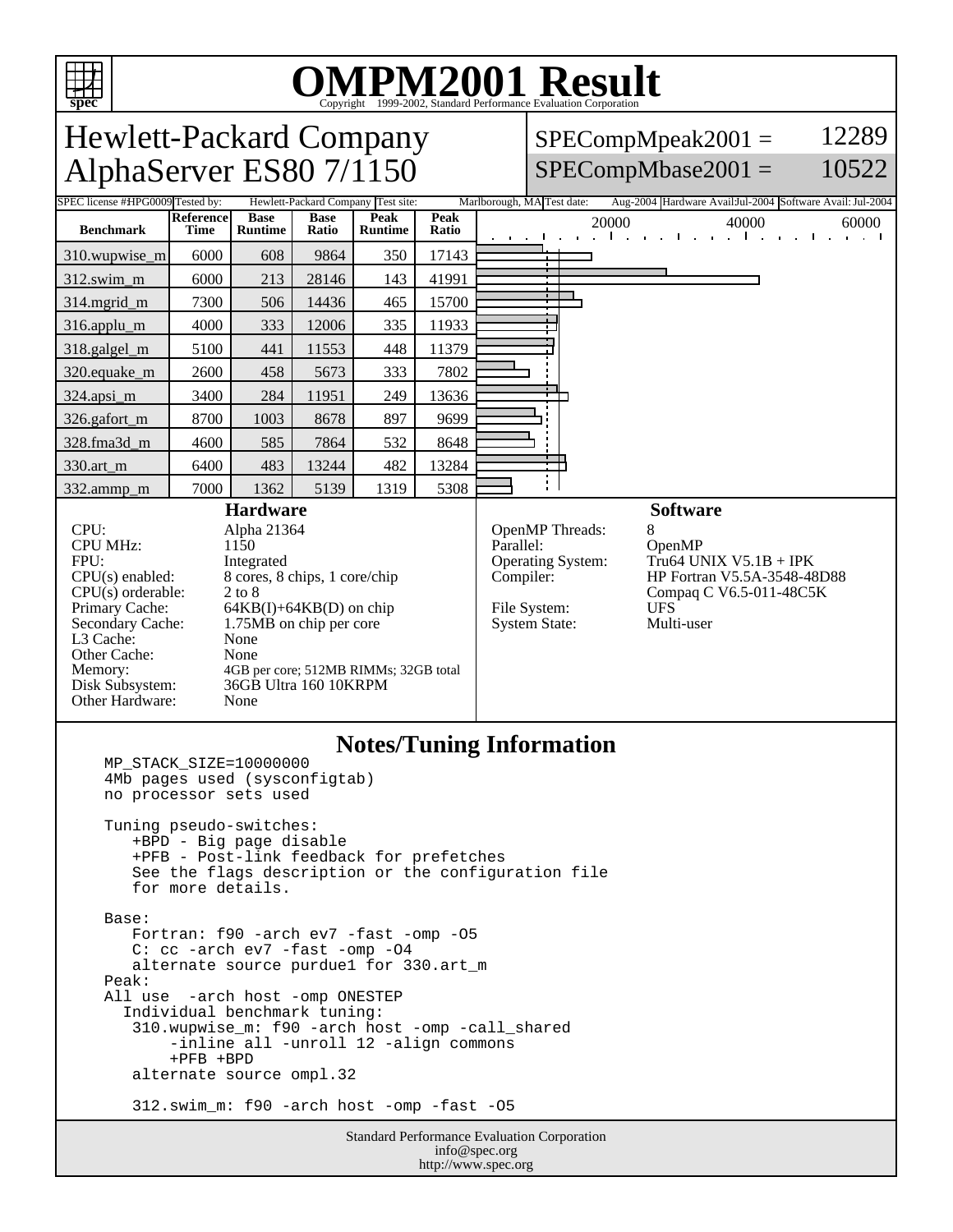

### OMPM2001 Result to Evaluation Corporation

Hewlett-Packard Company AlphaServer ES80 7/1150

 $SPECompMpeak2001 =$ SPECompMbase2001 = 12289 10522

SPEC license #HPG0009 Tested by: Hewlett-Packard Company Test site: Marlborough, MA Test date: Aug-2004 Hardware Avail:Jul-2004 Software Avail: Jul-2004

### **Notes/Tuning Information (Continued)**

Standard Performance Evaluation Corporation info@spec.org +PFB +BPD PTHREAD\_CONFIG=feature=def-scs,d4-scs alternate source ompl.32 314.mgrid\_m: f90 -arch host -omp -O5 -transform\_loops -tune ev7 -unroll 8 +PFB +BPD PTHREAD\_CONFIG=feature=def-scs,d4-scs alternate source ompl.32 316.applu\_m: f90 -arch host -omp -fast -O5 -unroll 14 +PFB PTHREAD\_CONFIG=feature=def-scs,d4-scs alternate source ompl.32 318.galgel\_m: f90 -arch host -omp -fast -unroll 5 -O5  $+$ PFB 320.equake\_m: cc -arch host -omp -fast -call\_shared -O4 -ldensemalloc -assume restricted\_pointers -inline speed -unroll 13 +PFB +BPD PTHREAD\_CONFIG=feature=def-scs,d4-scs alternate source ompl.32 324.apsi\_m: f90 -arch host -omp -O5 -transform\_loops -unroll 8  $+$ PFB PTHREAD\_CONFIG=feature=def-scs,d4-scs alternate source ompl.32 326.gafort\_m: f90 -arch host -omp -fast -O5 -arch ev67 -tune ev67 alternate source ompl.32 328.fma3d\_m: f90 -arch host -omp -fast -O4 -transform\_loops +PFB +BPD PTHREAD\_CONFIG=feature=def-scs,d4-scs alternate source ompl.32 330.art\_m: cc -arch host -omp -assume whole\_program -ldensemalloc -call\_shared -assume restricted\_pointers -fast -O4 -unroll 16 -inline none +PFB +BPD alternate source purdue1 332.ammp\_m: cc -arch host -omp -O4 -ifo -assume nomath\_errno -assume trusted\_short\_alignment -fp\_reorder -readonly\_strings -ldensemalloc -assume restricted\_pointers -unroll 9 PTHREAD\_CONFIG=feature=def-scs,d4-scs Information on UNIX V5.1B Patches can be found at

http://www.spec.org